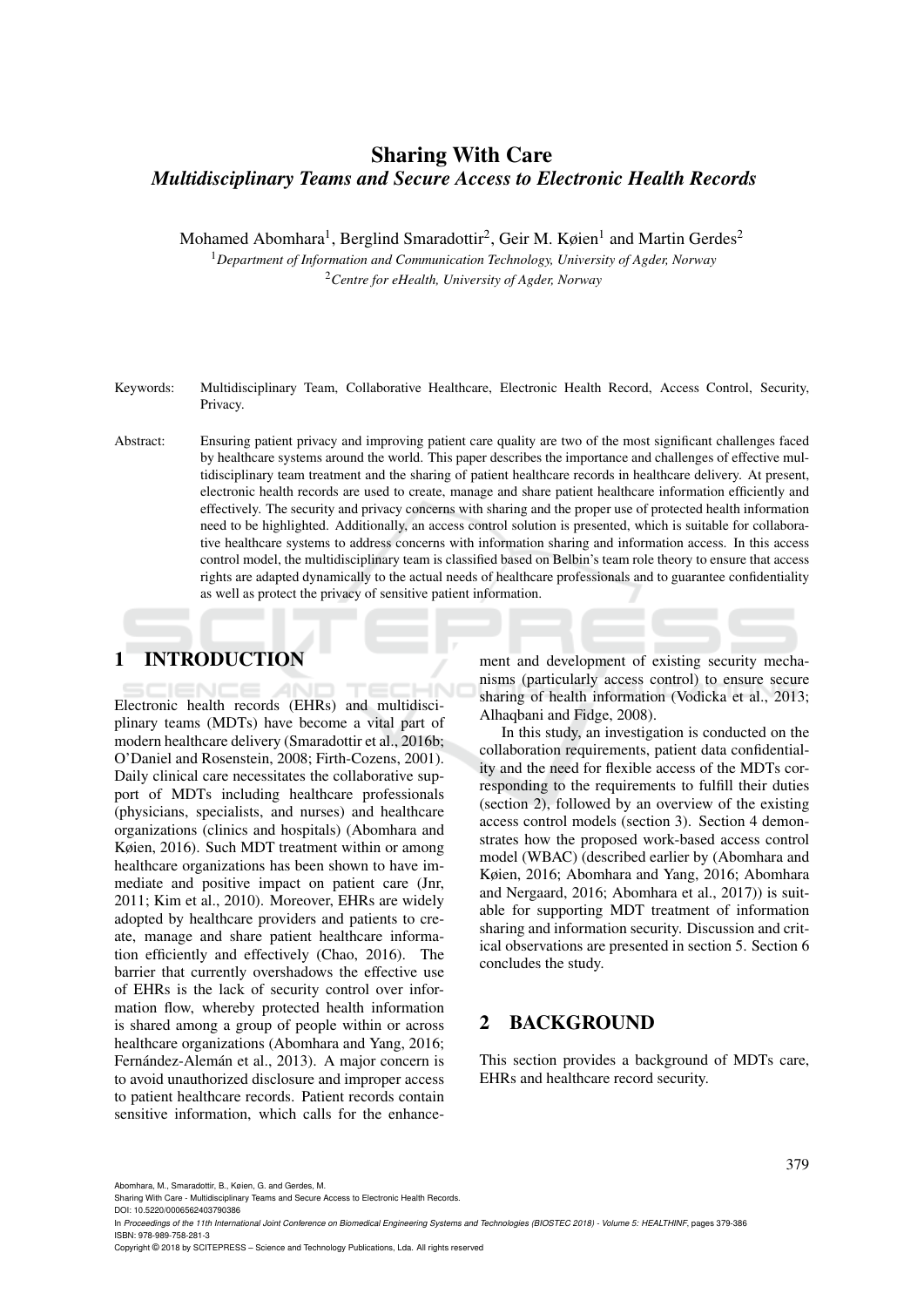

(b) Resource sharing in collaborative environment

Figure 1: Resource in isolation and resource sharing (Abomhara and Yang, 2016).

### 2.1 Multidisciplinary Team Care

A MDT is defined as a group of healthcare professionals from different disciplines, who ideally possess a variety of skills necessary to provide specific patient services with the aim of delivering effective patient care (Jnr, 2011; Firth-Cozens, 2001) and improving the outcomes of patients with complex chronic diseases (Monteleone et al., 2016; Kim et al., 2010). The importance and the effectiveness of MDT have been particularly highlighted in many studies (Jnr, 2011; Kim et al., 2010). A typical example of patient care involving MDT is a pregnant woman (*Amy*) with diabetes who develops a pulmonary embolism (PE) (Monteleone et al., 2016). Her medical care team could include (but is not limited to) an obstetrician, an endocrinologist, a respiratory physician, nurses and others.

One of the key aspects of an MDT is resource sharing (Fabian et al., 2015). To cooperate, each team member must be prepared to gather and share their findings with the other team members. In order to analyze, decide and solve a certain patient case collaboratively, the team members must have similar knowledge of the actual situation. According to Figure 1, each healthcare professional initially accesses their own resource in isolation (Fig. 1(a)). However, upon establishing the MDT treatment, the process of sharing progresses (Figure 1(b)).

Although MDT treatment generally improves patient outcome, there are a number of challenges and

barriers to the success of the MDT. These challenges can be insufficient organization and resource management, poor coordination and communication (O'Daniel and Rosenstein, 2008; Firth-Cozens, 2001) as well as health records security and privacy violation (Fernández-Alemán et al., 2013; Coorevits et al., 2013). If the effort in an MDT is not properly managed and organized, productivity may suffer. Good coordination and communication skills are at the core of patient safety and effective teamwork. When healthcare providers engage in an MDT activity, they are required to switch between varying tasks and roles of distinct nature. It implies that the MDT environment must include a systems such as EHRs that assist with task switching accordingly, allows good resource communication between the MDT and the patient, as well as ensures the availability, confidentiality, and integrity of resources by providing them only to those with proper authorization.

### 2.2 Electronic Health Records

EHRs are compilations of the various types of health records of patients and are stored in electronic format. EHR integration in healthcare organizations (clinics and hospitals) offers potential benefits in terms of improved care quality (Chao, 2016), simplified management and enabling efficient in- and out-patient record exchange. Thus, costs associated with patient care and administrative overhead are reduced (Bain, 2015; Alhaqbani and Fidge, 2008). A significant component of EHRs is the key role in various aspects of facilitating the MDT to fulfil the information requirements of daily clinical care (Chao, 2016). Both healthcare providers (healthcare professionals and/or organizations) and patients can benefit from the EHR feature of health record management and sharing. Patient records can be created by one healthcare professional and digitally shared and reviewed by other professionals instantly.

EHRs can overcome the traditional barriers to MDTs by enabling communication between participants and providing rapid access to healthcare records when distance separates the participants (Vawdrey et al., 2011). It improves how the MDTs work and enables more fluid cooperation and information exchange between healthcare professionals within and among healthcare organizations. To cite an example, within the EU project United4Health (United4Health, 2017), a collaborative telemedicine system for remote monitoring of chronic obstructive pulmonary disease (COPD) was developed to support MDT work across the organization of health care services. Both hospitals and municipal healthcare services have access to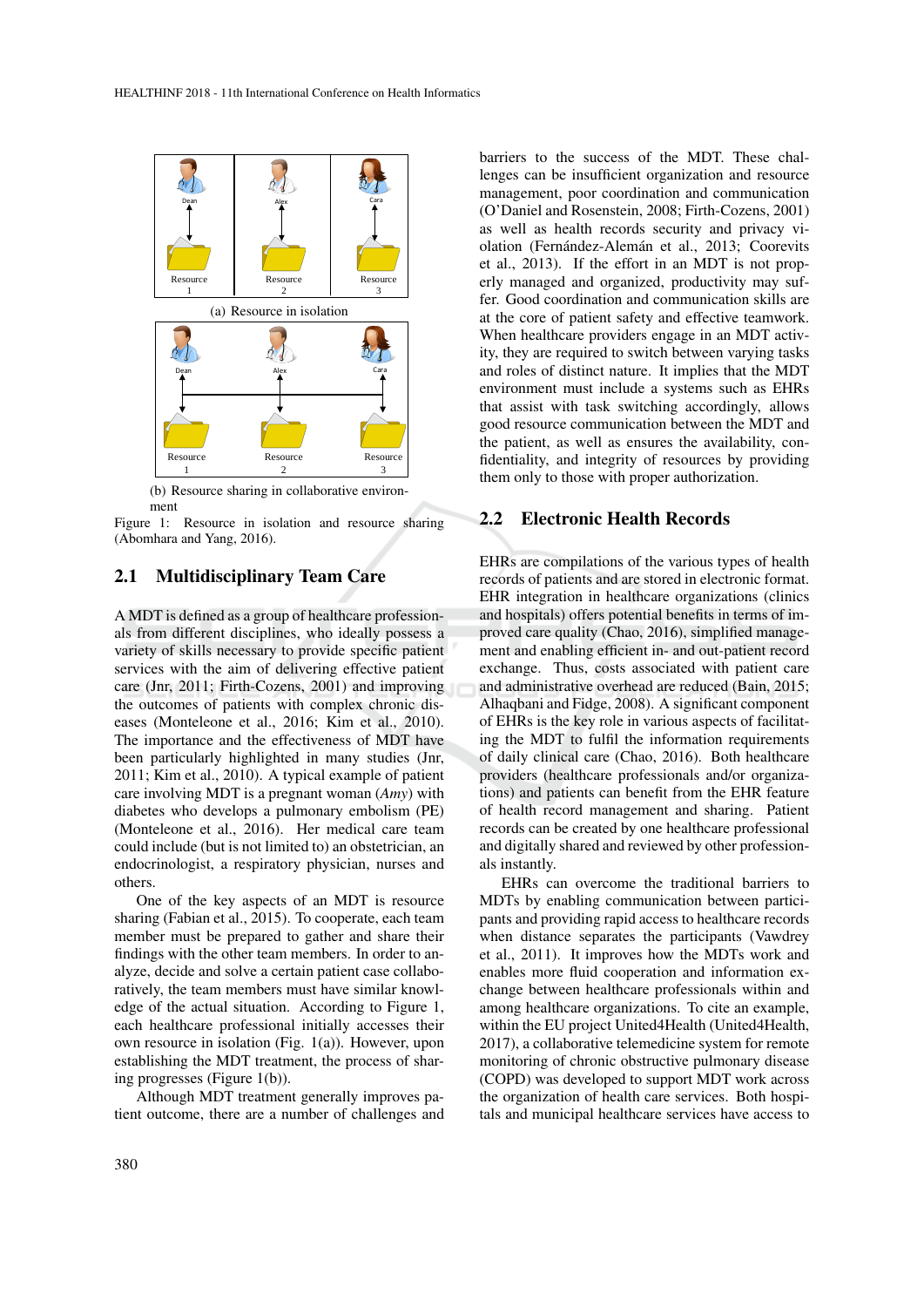patient information (Smaradottir et al., 2016a). In a related study, a similar system was developed to support collaborative MDT work in dementia healthcare (Smaradottir et al., 2016b; Smaradottir et al., 2015).

Although EHR systems may improve healthcare quality, the digitalization of health records, the collection, evaluation and provisioning of patient data, and the transmission of health data over public networks (the Internet) pose new privacy and security threats (Abomhara et al., 2015; Rostad et al., 2007). Such threats include, among others, (1) improper disclosure of sensitive healthcare information by privileged healthcare professionals, (2) unauthorized access to healthcare information by persons taking advantage of the MDT environment and (3) cyber criminals gaining access to valuable data such as protected health information (PHI) (Abomhara et al., 2015).

Improper disclosure or unauthorized access may occur when someone within the MDT accesses shared resources for unethical reasons (insider threat (Probst et al., 2010)), for instance accessing a patient's private information for personal gain. One of the main causes of an improper disclosure is information leakage, which emerges when a supporting party is granted access beyond what is actually required. In Figure 2, it is assumed that three physicians are working collaboratively on a pregnant woman example (section 2.1) at the hospital. They are discussing the possible treatment for a patient. To do so, they must analyze her medical file but not her personal information. However, the 2*nd* physician (Alex) is curious about the patient. He exploits the collaborative environment to obtain more personal information without permission.

#### 2.3 Security and Privacy of EHRs

Security and privacy have been a major concern for patient and healthcare providers worldwide (Fernández-Alemán et al., 2013; Liu et al., 2011). These concerns have limited the international adoption of EHRs and their uptake by healthcare providers. Vodicka et al. (2013) carried out a survey on considering online access to patient records and found that approximately one-third of participants had concerns about the security and privacy of their health records. Moreover, according to "the 2017 cost of a data breach study: global overview" report (survey done by IBM and Ponemon Institute (Snell, 2017)), a report on "improving cybersecurity in the healthcare industry" (US Department of Health and Human Services et al., 2017), and a report entitled "hacking healthcare IT in 2016 lessons the healthcare industry can learn from the opm breach" (Institute for critical infrastructure technology, 2016), health-



Figure 2: Insider threat.

care data breach costs are the second highest category in comparison. Breaches include stealing protected health information for later use to launch numerous fraud attacks on related medical parties. Thus, the findings of these studies demonstrate that the security and privacy concerns regarding EHRs need to be addressed before EHRs can be fully accepted by patients and health providers.

The "Health Insurance Portability and Accountability Act" (HIPAA) (Nosowsky and Giordano, 2006) and "code of conduct for information security" (Norwegian Directorate of eHealth, 2017) are examples for legislation to protect the privacy of patients' medical records as well as ensure the way health information is used, disclosed and maintained by healthcare organizations and healthcare professionals. They provided a list of security and privacy suggestions and legal requirements to address the need to protect healthcare information. As a means of overcoming authorization and improper access issues associated with EHRs, access control models such as role-based access control (RBAC) (Ferraiolo et al., 2001), attribute-based access control (ABAC) (Hu et al., 2014) and others (Tolone et al., 2005) may prove to be the answers.

### 3 ACCESS CONTROL MODELS

Access control is the most popular approach for developing an active form of mitigating authorization threats (Rubio-Medrano et al., 2013; Tolone et al., 2005). The most challenging concern with deploying access control in a collaborative healthcare environment is deciding on the extent and limit of information sharing. For instance, if the main physi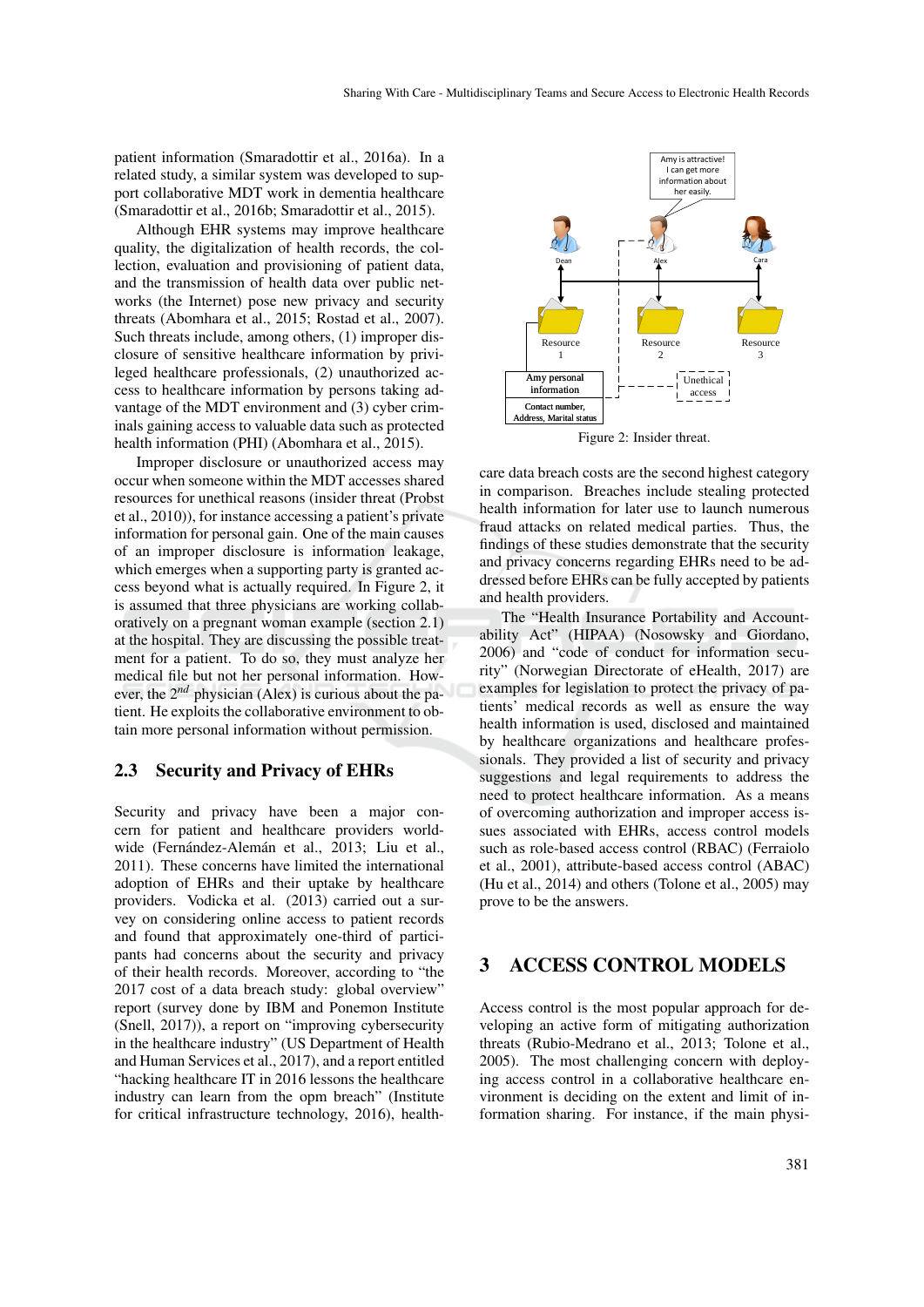cian is treating a patient with sensitive data, the question is which data should be disclosed to an assisting practitioner so that collaboration can be effective, and which should be hidden to safeguard the patient's privacy (Fernández-Alemán et al., 2013). According to our survey and others' (Fernández-Alemán et al., 2013), it appears that, RBAC is a popular model for access control and it widely employed in medical industry (Rostad et al., 2007). RBAC provides security by utilizing the role of a person in a particular organization. However, it is quite difficult to define access when considering other relevant aspects beyond the one specified by role (e.g., time and location). This was one of the motivations for developing ABAC (Hu et al., 2014). The result of using RBAC is not quite satisfactory. The main reason is that, among others, RBAC are not well-suited with EHRs to handling unplanned and dynamic events (e.g., when healthcare provider asked for second opinions from other healthcare provider) (Fernández-Alemán et al., 2013; Rostad et al., 2007).

It can be concluded that current access control models in most previous studies do not support policies for collaborative MDT environments. This limits these methods to single access to the resources in centralized environments. Thus, extended finegrained components need to be developed for collaborative healthcare MDT environments (Abomhara and Køien, 2016).

## SCIENCE AND TECHNO 4 SECURE SHARING OF EHRs

To combine the strengths of both RBAC and ABAC approaches without being hindered by their limitations, work-based access control (WBAC) has been proposed by introducing the team role (section 4.1) concept and modifying the team user-role assignment model from RBAC and ABAC (Abomhara et al., 2017; Abomhara and Køien, 2016; Abomhara and Yang, 2016). WBAC enforces a three-layer access control that applies RBAC, a secondary RBAC and ABAC. The secondary RBAC layer, with extra roles extracted from the MDT work requirements, is added to manage the complexity of cooperative engagements in the healthcare domain. Policies related to collaboration and MDT's work are encapsulated in this coordination layer to ensure that the RBAC layer and ABAC layer are not overly burdened. The WBAC model is defined in terms of individuals being assigned to roles or teams, team members being assigned to team roles, work being assigned to teams and permissions being associated with roles and team roles. Role and team role are used in conjunction with



Figure 3: Taxonomy of team role (Abomhara and Køien, 2016).

dealing with access control in dynamic collaborative environments.

#### 4.1 Team Role Classification

Hospital personnel roles are often simplistically split into medical practitioners, nurses and administrators, to name a few. However, their roles in an MDT can be further categorized using the team role theory (socalled also Belbin's team roles) (Belbin, 2012; Belbin, 2010).

The effectiveness of MDTs is limited unless they have a clear role and position in organizational structure of the service. Belbin's team role theory is very useful for higher level team building processes, as it helps an experienced facilitator identify patterns that exist within any team and thus underpin their strengths and weaknesses. In previous works (Abomhara et al., 2017; Abomhara and Køien, 2016; Abomhara and Yang, 2016), the MDT was segregated into thought, action and management (Figure 3) based on contributions to the MDT work.

- *Thought* denotes a role that is dominated mostly in thinking, analyzing problems and/or providing technical expertise. To be a successful thought collaborator, the person may need to understand the medical predicament in detail without necessarily knowing the patient. A worker in this role could be involved in devising strategies to confront particular medical enigmas. Thus, a cardiology specialist may offer his expertise regarding the best practices of performing a heart transplant on a child without being involved in the actual operation.
- The *action* role pertains to team leaders (e.g., primary doctor) and members who are involved in the direct care of the patient, such as meeting the patient for a medical checkup. These team members like physicians and nurses are generally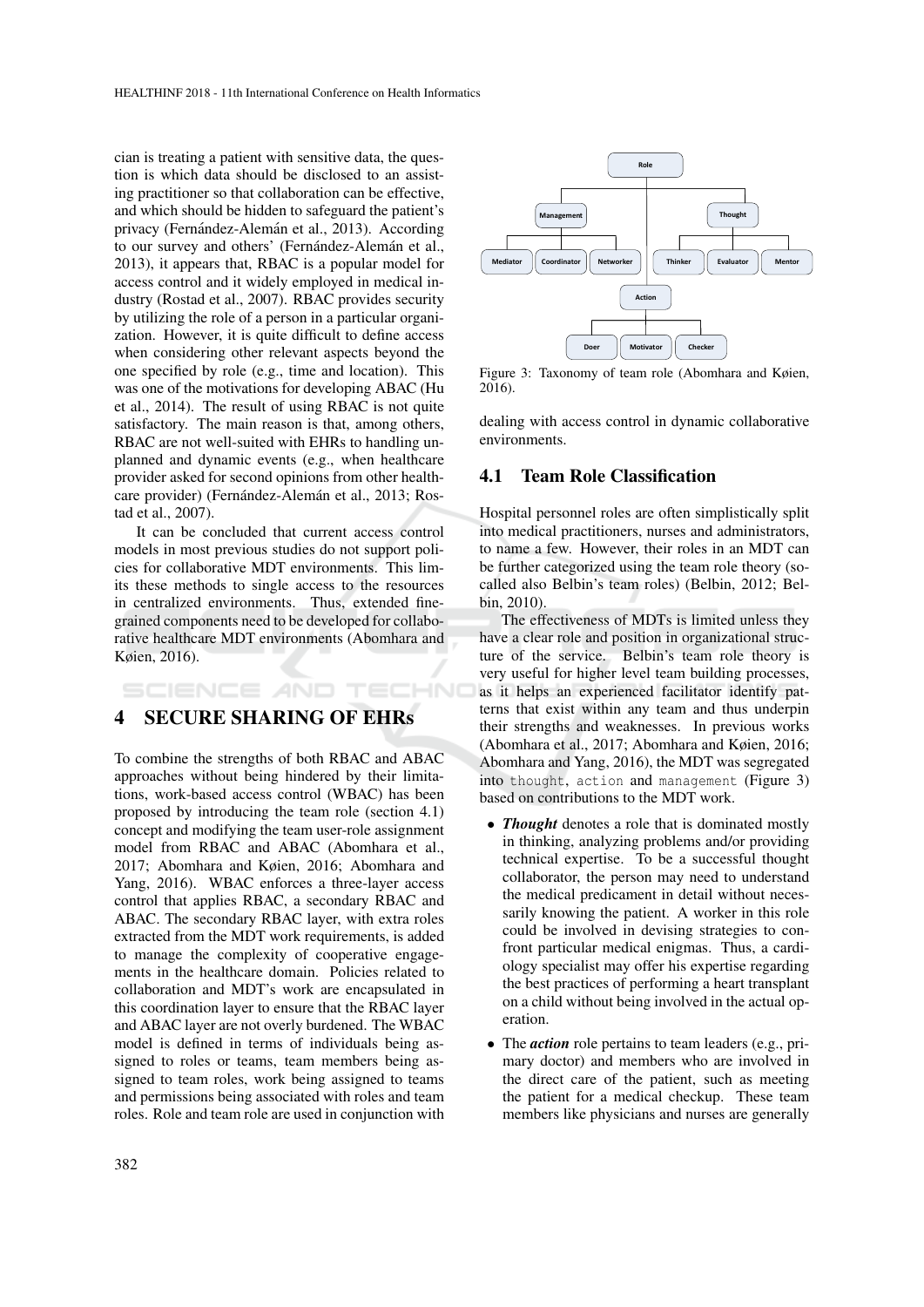based where the patient receives treatment. Having an action role usually implies close interaction with the patient. Nevertheless, discretion is still feasible with care.

• The *management* category comprises personnel who are mostly involved in managing others (e.g., guide, listen, delegate, and solve conflicts). These types of collaborators are adept at coordinating teamwork. For example, in conflict management, they may have to resolve series of opposing diagnoses made by medical practitioners that may otherwise escalate into serious altercations. In this regard, such personnel's need for information is inwardly oriented. They have a greater need to know personal information about other team members rather than about patients.

### 4.2 Resource Classification

Medical record classification requires a great deal of effort and skills to accomplish. This is due to problems like, for one, medical records containing a wide range of information (Thomas, 2009), not all of which may be shareable (Asif et al., 2007). It may include personal names, phone numbers, addresses, appointment schedules, to do lists, as well as medical history and surgical history records, to name a few. Some elements of this information may be confidential and sensitive, while others may be open for access. In an environment that supports resource sharing (Figure 1(b)), unwanted parties could retrieve confidential information (Figure 2), thus causing information leakage and leading to the violation of patient privacy. Second, healthcare providers cannot decide on what appropriate information is really necessary in a patient's treatment case.

In general, information sharing is required for treatment; therefore, healthcare providers may use and disclose patient records on the patient's treatment without that patient's authorization. This may occur during consultation between healthcare providers regarding a patient or patient referral by one provider to another. However, in most cases when healthcare providers are dealing with sensitive information regarding the patient, patient authorization is required for disclosure, for instance, the disclosure of psychotherapy notes. According to HIPAA Privacy Rule (US Department of Health and Human Services et al., 2014), psychotherapy notes are treated differently from other mental health information. This is because they contain particularly sensitive information and they are the therapist's personal notes, which are not typically required or useful for treatment or healthcare operation purposes, other than by the mental health professional who created the notes.

It can be said that the amount of information healthcare providers need to complete their tasks may vary greatly. The number of medical records a healthcare provider needs to access over a certain period of time depends on many factors, including the number of patients they serve, the case they are working on, and so on. Moreover, such factors vary among healthcare providers and may change from time to time. It is thus very hard to determine how much risk should be tolerated for a healthcare provider, if the healthcare provider believes that knowing more information that is relevant to their patients conditions enables them to make better decisions (Rostad et al., 2007).

A realistic way of handling collaboration risks is to minimize the discrepancy between granted and required access based on the "minimum necessary" standard to use and disclose records for treatment (Agris, 2014). Thus, resources within WBAC are mainly divided into two types: *protected* and *private* resources. *Protected* resources can be shared within an MDTs work. This depends on whether the collaborative work needs access to the *protected* resources. Contrary to the former type, *private* resources are highly classified pieces of information in medical records that would be shared during the MDT work only if needed. As such, the spreading of access control on the basis of collaboration will not affect *private* resources. It is meant to safeguard certain confidential information from being leaked out accidentally through collaborative means. Consider the example of patient *Amy* given in section 2.1, in WBAC model, it was assumed that personal information (e.g. name, phone number, address, and/or ID, etc) and any medical records unrelated to the current medical case are *private* resources. In this case, only the main practitioner (e.g., primary doctor) should be aware of the patient's personal information. The other medical practitioners with supporting roles are given only information essential for diagnosis (*protected resource*) based on their contributing roles.

### 4.3 Flow Model of WBAC

The WBAC model utilizes role, team role and WBAC policies to perform an access control evaluation process. First, it checks the access request to verify whether the requesting user (healthcare provider) possesses a valid role specified in the system (first RBAC layer). If the requesting user holds the right role, WBAC will check the permission associated with the role and then inspect the rule(s) within the main WBAC policies for additional constraints (ABAC layer) on access. In other models such as RBAC, fail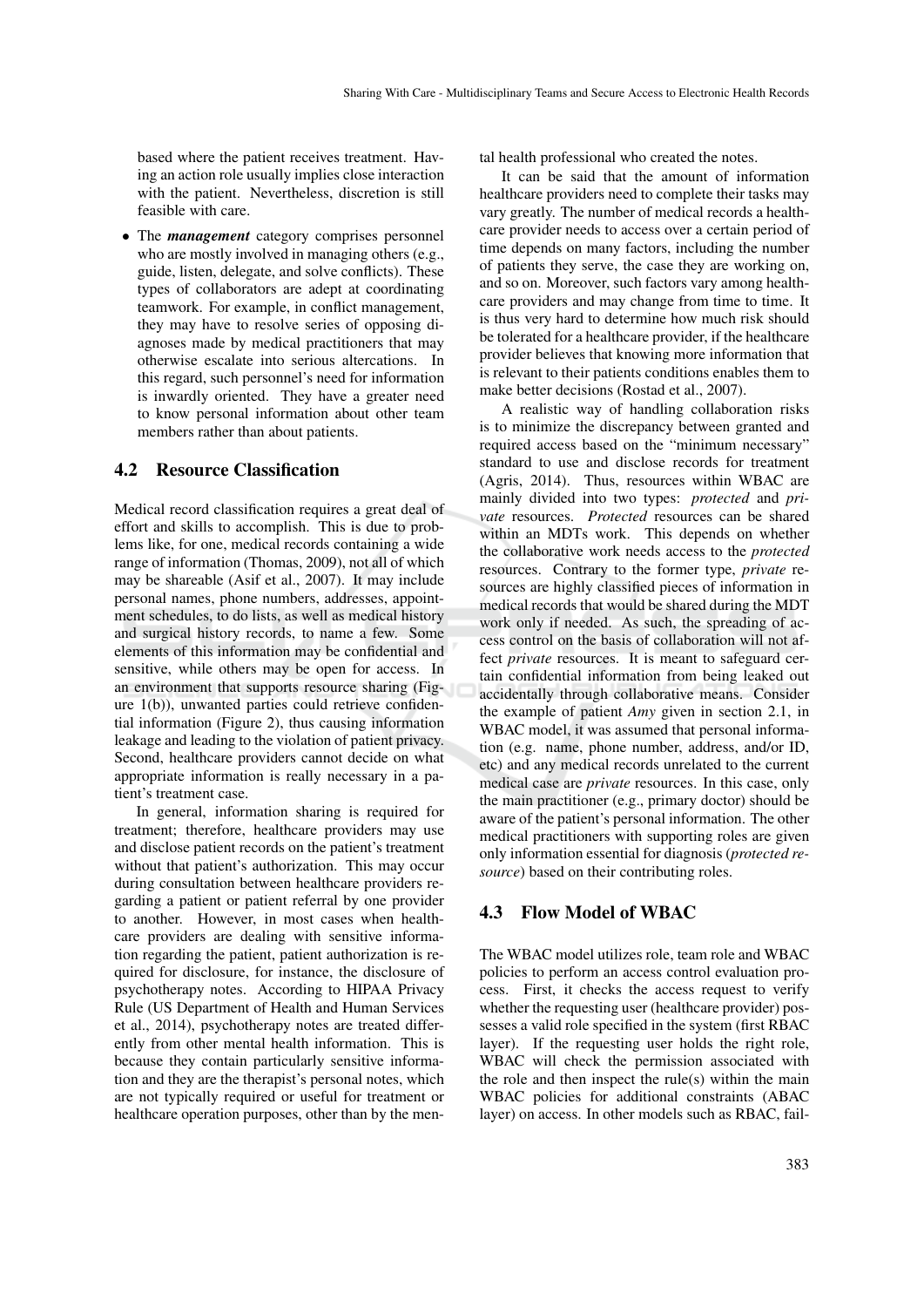ure in this stage results in the complete termination of the decision process. WBAC, however, treats this differently. If the requesting user does not hold a valid role (in most cases, the requesting user might be an outsider who is invited to collaborative work and does not hold a role in the organization), WBAC investigates further to determine whether the requesting user is part of the collaborative work (a secondary RBAC layer). If so, the respective user's team role is extracted and examined for whether the requesting user possesses a valid team role over the resource. WBAC also checks the permission associated with the team role and checks the rule(s) within WBAC collaborative policies for additional constraints (ABAC layer) on access.

According to the security and performance analysis of the proposed model (Abomhara et al., 2017), WBAC is suitable for collaborative healthcare systems in addressing information sharing and information security matters. It caters to the requirements of access control in collaborative environments and provides a flexible access control model without compromising the granularity of access rights. Moreover, this model is secure and easy to manage for supporting cooperative engagements that are best accomplished by organized, dynamic teams of healthcare practitioners within or among healthcare organizations whose objective is to achieve a specific work (patient treatment case).

HNO

# 5 DISCUSSION AND OBSERVATIONS

SCIENCE *A*ND

MDTs are likely to benefit everyone, but for such teams to keep working well, skills and sufficient coordination as well as resource management are needed. EHRs can improve the work within MDTs, through which medical providers share healthcare information more easily and work together as a team to solve particular medical cases. However, the EHRs might also leave patients more susceptible to privacy violation where confidential information is improperly accessed and exploited by MDT members. It is challenging to predefine all access needs for MDTs based on the subject-object model. One example of such a situation is explained in our example (section 2.1), which may not be predictable and it would be hard to express the condition of who should join the MDT. Moreover, in deciding on the extent and limit of resource sharing, for instance, in the case of *Amy*'s treatment (section 2.1), which sensitive data should be disclosed to an assisting practitioner so collaboration can be effective, and which should be hidden to safeguard

the patient's privacy?

There are certain observations that we have learned from the previous studies that should be considered before we could decide on the security model. Observations as follows:

- 1. What do patients and healthcare providers want from EHRs? From the patient perspective, patients found EHRs are useful and acceptable. The majority were concerned about security and confidentiality, including access and disclosure of their records. It's clear that, on the one hand, patients want EHR systems to make health data accessible, available and easy for healthcare provider to find and use. However, on the other hand, they also want to be informed regarding access, disclosure and use of their data. From the perspective of healthcare providers, they want EHRs to make their practice work better, easy to manage and be able to coordinate patient care easily by communicating with one another, deciding who will be doing what interventions and then sharing the information across all of them in a way that EHRs really facilitate (O'Daniel and Rosenstein, 2008).
- 2. What is good for security is not necessary useful for MDT practice? Bridging the gap between security requirements and MDT practice is a critical focus for security researchers. This is a challenge because what is good for security is not always what healthcare providers want. On the one hand, healthcare provider (members of MDTs) need tools such as EHRs to provide, among others, an easy sharing of health information, realtime access to health records and should be easy to use. On the other hand, security seeks to ensure the healthcare records' availability, confidentiality, and integrity while providing them only to those with proper access rights. Security researchers, specifically in access control and authorization, have made the best effort to propose an access control model that balances between security and MDT requirements. Yet, these models do not always meet the needs of MDTs due to the inconsistencies that exist within the MDT workflow and these models' approaches.
- 3. How do MDTs form and develop? In general, many studies (Monteleone et al., 2016; Jnr, 2011; Firth-Cozens, 2001) have discussed the need and the effectiveness of MDTs in healthcare delivery. Yet, however, few address the development of the MDTs in healthcare organization. It would be worthwhile if studies could also be conducted on the forming, storming, norming and performing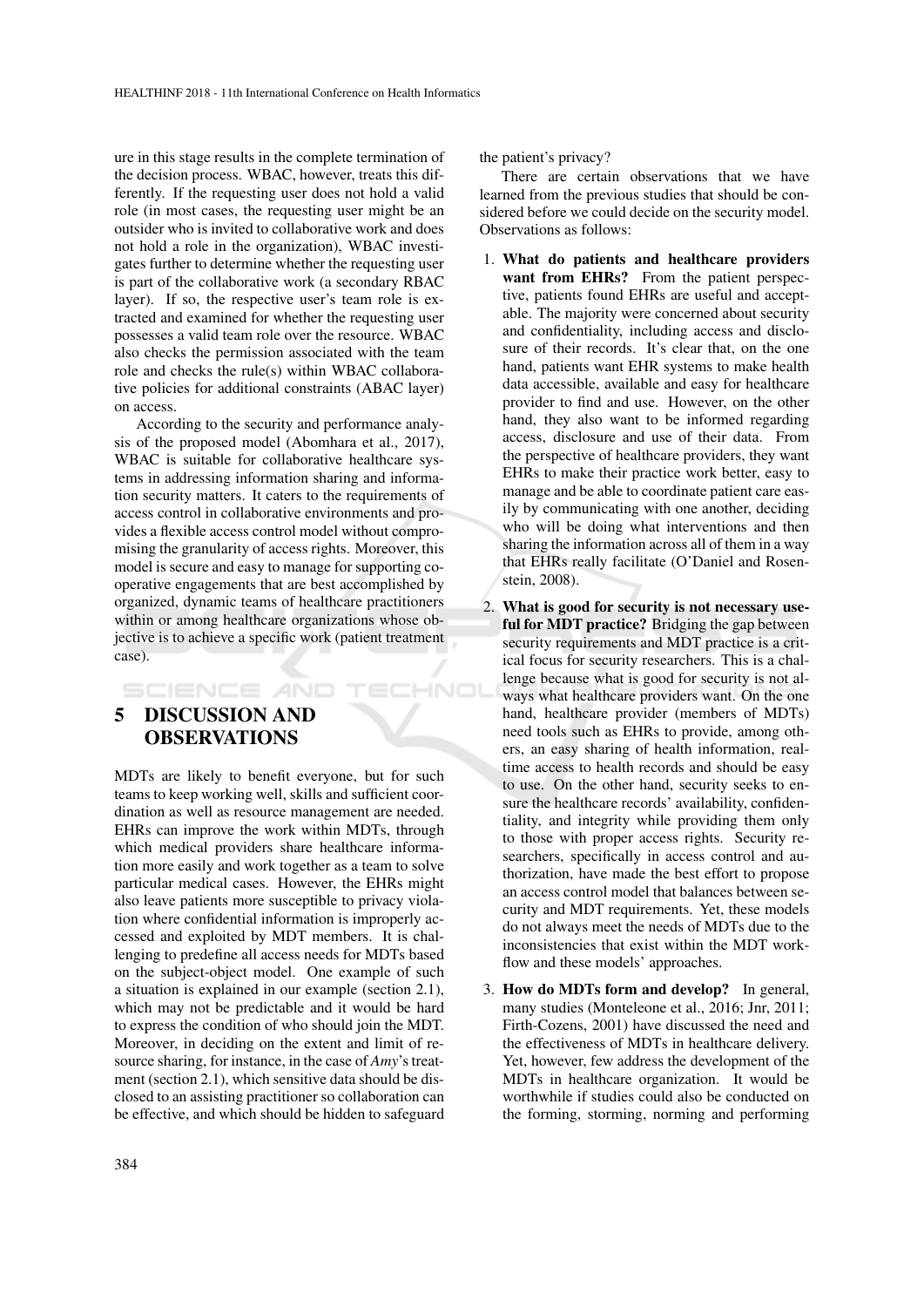of MDTs similar to other industries (Arrow et al., 2000).

- 4. EHRs require better ways to securely exchange information: EHRs are promising to be an ideal solution for addressing the information exchange challenges that today's MDTs are facing. It provides an automated and fast information exchange to healthcare providers within or among healthcare organizations. However, security and privacy mechanisms to ensure secure interoperable EHR applications are slowly beginning to emerge. For access (uses and disclosures) of patient health information, access control policies and procedures must be in place to identify and authorize a healthcare provider or MDT member who needs access to the health information to carry out their job duties, the type of information needed, and conditions appropriate to such access. For example, access control policies should permit only doctors, or other involved in treatment, to have access to patient medical records, as needed.
- 5. Legislation and regulation of electronic exchange of health information: According to HIPPA (Nosowsky and Giordano, 2006) and the code of conduct for information security (Norwegian Directorate of eHealth, 2017), healthcare providers should inform and obtain a patient's permission (e.g., consent or authorization) on how the patient's records are used or disclosed. Under the terms of HIPAA (Agris, 2014), a valid authorization to use or disclosure health information must contain "a description of the information to be used or disclosed"; "the name of the person or entity authorized to make the use or disclosure"; "the name of the person or entity to whom the disclosure may be made"; "a description of each purpose of the requested use or disclosure"; "an expiration date or expiration event" and "the signature of the individual and date".

As a result of this, it could be concluded that, if we don't coordinate the MDT and shared information, we cannot coordinate the patient care, and if we don't coordinate the patient care, we will have inefficiency and poor healthcare quality.

### 6 CONCLUSIONS

It is evident that EHRs have a great potential to support MDTs work, including but certainly not limited to create, manage and share patient healthcare information as well as facilitate an easy coordination and communication between healthcare providers, thus

improving patient satisfaction and engagement. However, unauthorized disclosure and improper access to patient healthcare records are a major concern of this study, where sensitive healthcare data is shared among a group of healthcare professionals within or across organizations.

WBAC was proposed to address these concerns and support the security and MDT requirements on access control. The major contributions of the WBAC model include ensuring that access rights are dynamically adapted to the actual needs of healthcare providers, and providing fine-grained control of access rights with the least privilege principle, whereby healthcare providers are granted minimal access rights to carry out their duties.

### REFERENCES

- Abomhara, M., Gerdes, M., and Køien, G. M. (2015). A stride-based threat model for telehealth systems. *Norsk informasjonssikkerhetskonferanse (NISK)*, 8(1):82–96.
- Abomhara, M. and Køien, G. M. (2016). Towards an access control model for collaborative healthcare systems. In *HEALTHINF'16, 9th International Conference on Health Informatics*, volume 5, pages 213–222.
- Abomhara, M. and Nergaard, H. (2016). Modeling of workbased access control for cooperative healthcare systems with xacml. In *Proceedings of the Fifth international conference on global health challenges (GLOBAL HEALTH 2016)*, pages 14–21.
- Abomhara, M. and Yang, H. (2016). Collaborative and secure sharing of healthcare records using attributebased authenticated access. *International Journal on Advances in Security Volume 9, Number 3 & 4, 2016*.
- Abomhara, M., Yang, H., Køien, G. M., and Lazreg, M. B. (2017). Work-based access control model for cooperative healthcare environments: Formal specification and verification. *Journal of Healthcare Informatics Research*, pages 1–33.
- Agris, J. L. (2014). Extending the minimum necessary standard to uses and disclosures for treatment: Currents in contemporary bioethics. *The Journal of Law, Medicine & Ethics*, 42(2):263–267.
- Alhaqbani, B. and Fidge, C. (2008). Access control requirements for processing electronic health records. In *Business Process Management Workshops*, pages 371–382. Springer.
- Arrow, H., McGrath, J. E., and Berdahl, J. L. (2000). *Small groups as complex systems: Formation, coordination, development, and adaptation*. Sage Publications.
- Asif, K., Ahamed, S. I., and Talukder, N. (2007). Avoiding privacy violation for resource sharing in ad hoc networks of pervasive computing environment. In *Computer Software and Applications Conference, 2007. COMPSAC 2007. 31st Annual International*, volume 2, pages 269–274. IEEE.